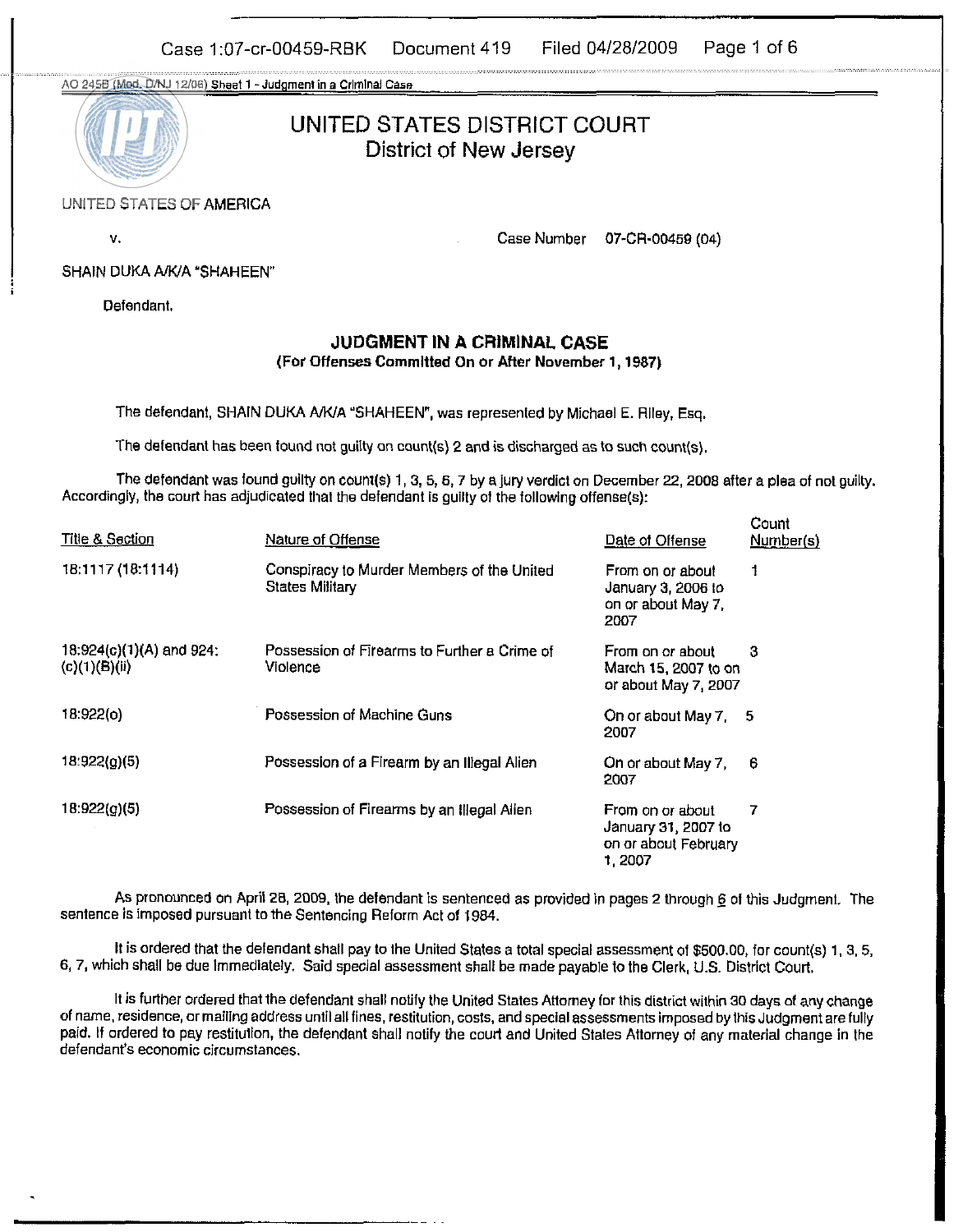Case 1:07-cr500459-RBK Document 419 Filed 04/28/2009 Page 2 of 6

. **.... .....**...



ستستخذ فأعدد

,---KLww *~q-~* 

**ROBERT 5. KUGLER United Slates District Judge**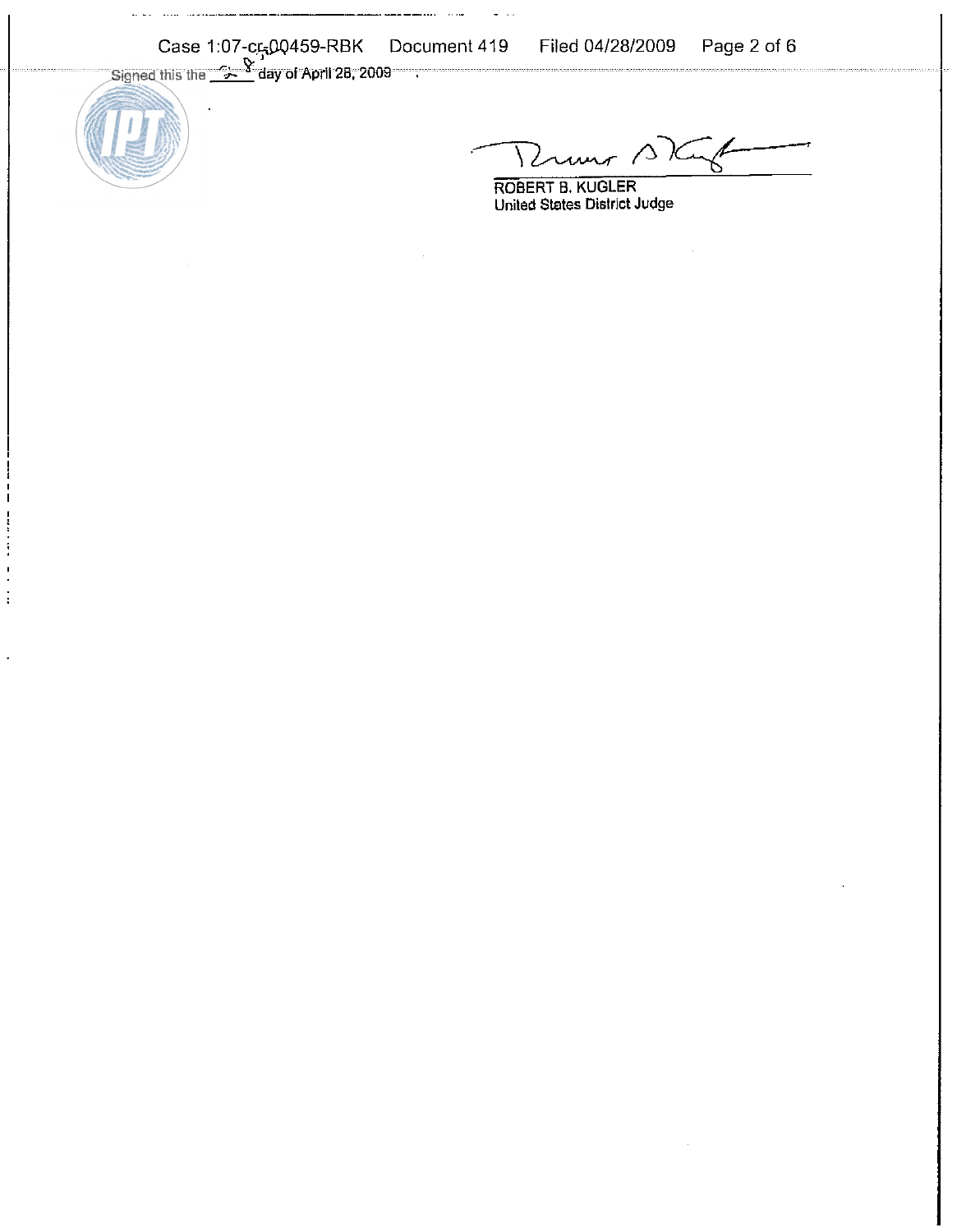AO 245B (Mod. D/NJ-12/06) Sheet 2 - Imprisonment-

Defendant: SHAIN DUKA A/K/A "SHAHEEN" Case Number: 07-CR-00459 (04)

Judgment - Page 3 of 6

#### IMPRISONMENT

The defendant is hereby committed to the custody of the United States Bureau of Prisons to be imprisoned for a term of life, on Count One. 120 months on Count Five. 120 months on Count Six, 120 months on Count Seven. all to run concurrent toeach and a term of 360 months on Count Three, to be served consecutive to all other counts, to produce a total term of imprisonment of Life pius 360 months.

The Court makes the following recommendations to the Bureau of Prisons: That the defendant participate in the Bureau of Prisons Inmate Financial Responsibility Program (IFRP).

The defendant shall remain in custody pending service of sentence.

#### RETURN

I have executed this Judgment as follows:

Defendant delivered on To

At **the contract of the contract of the contract of the contract of the sudgment.** At the certified copy of this Judgment.

United States Marshal

BY

Deputy Marshal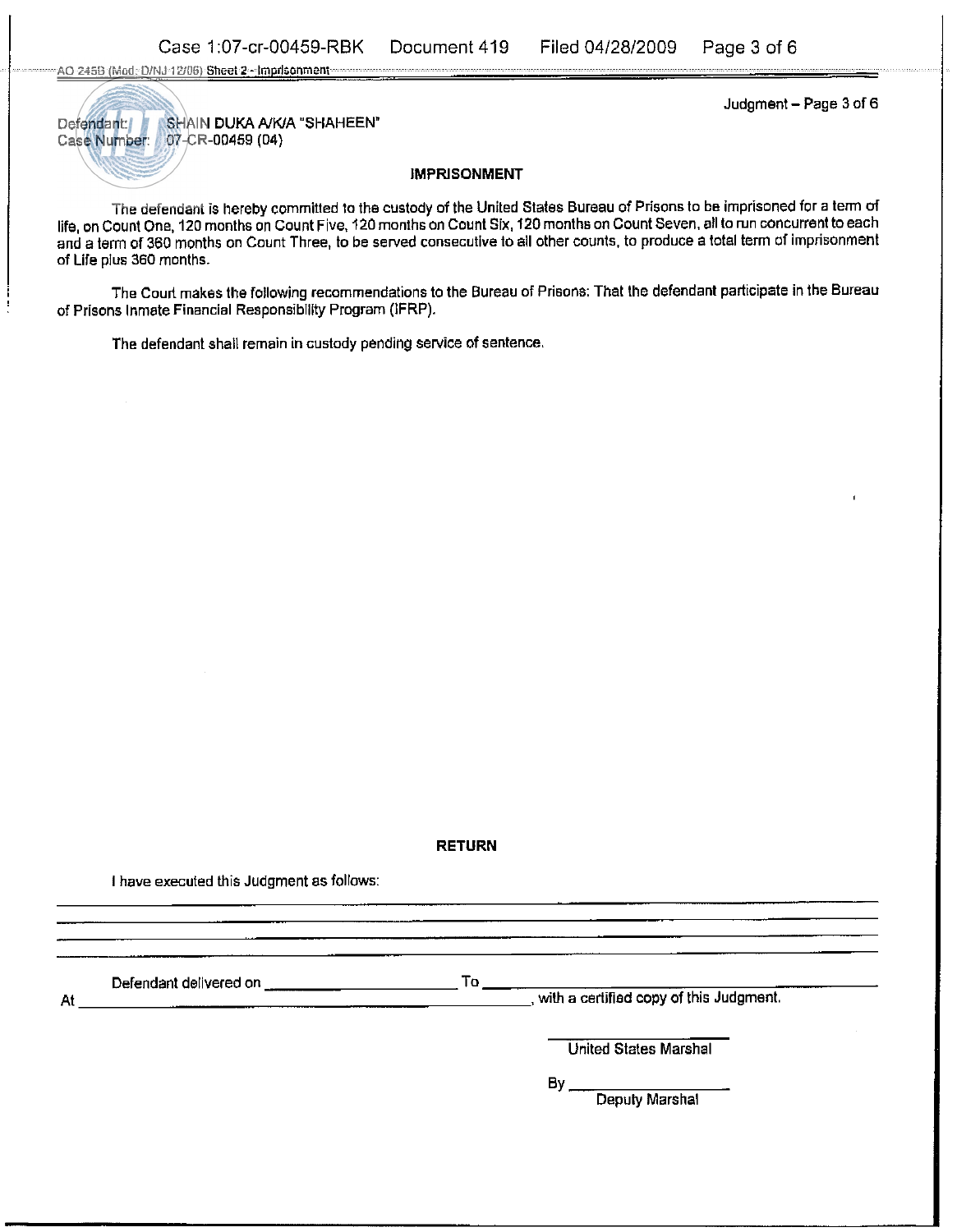**A0 2468** (Mod DlNJ l?lffi) Sheel **3-** Supervised **Releas\*** 

Judgment - Page **4** of 6

# Defendant: SHAIN DUKA A/K/A "SHAHEEN" Case Number: **07-CR-00459 (04)**

## SUPERViSED RELEASE

Upon release from imprisonment, the defendant shall be placed on supervised release for a term of Life, plus 5 years. This term consists of Lifetime supervision as to Count One, a term of 5 years on Count Three, and terms of 3 years on each of Counts Five, Six, and Seven, all such terms to run concurrently.

Within 72 hours of release from custody of the Bureau of Prisons, the defendant shall report in person to the Probation Office in the district to which the defendant is released.

While on supervised release, the defendant shall comply with the standard conditions that have been adopted by this court (on the next page).

The defendant shall submit to one drug test within 15 days of commencement of supervised release and at least two tests thereafter as determined by the probation officer.

lf this judgment imposes a fine, special assessment, costs, or restitution obligation, it shall be a condition of supervised<br>In the defendent pay any such fine, assessments, costs, and restitution that remains unpaid at th term of supervised release and shall comply with the following special conditions:

> The defendant shall refrain from the illegal possession andlor use of drugs/alcohoi and shall submit to urinalysis or other forms of testing to ensure compliance. It is further ordered that the defendant shall submit to drug/alcohol treatment, on an outpatient or inpatient basis, as directed by the U.S. Probation Office. The defendant shall abide by the rules of any program and shall remain in treatment until satisfactorily discharged with the approval of the U.S. Probation Office.

> The defendant shall provide the **U.S.** Probation ORice with full disclosure of his financial records lo include yearly income tax returns upon the request of the U.S. Probation Office. The defendant shall cooperate with the probation officer in the investigation of his financial dealings and shall provide truthful monthly statements of his income.

> The defendant shall cooperate with immigration and Customs Enforcement to resolve any problems with his status in the United States. The defendant shall provide truthful information and abide by the rules and regulations of Immigration and Customs Enforcement. If deported, the defendant shall not re-enter the United States without the written permission of the Attomey General. If the defendant re-enters the United States, he shail report in person to the nearest U.S. Probation Office within **48** hours.

> The defendant is prohibited from incurring any new credit charges or opening additional lines of credit without the approval of the probation offlcer, unless the defendant Is in compliance with a payment sohedule for any restitution obligation. The defendant shall not encumber or liquidate interest in any assets unless it is in direct service of the restitution obligation or otherwise has the express approval of the Court.

The defendant shall cooperate in the collection of DNA as directed by the probation officer.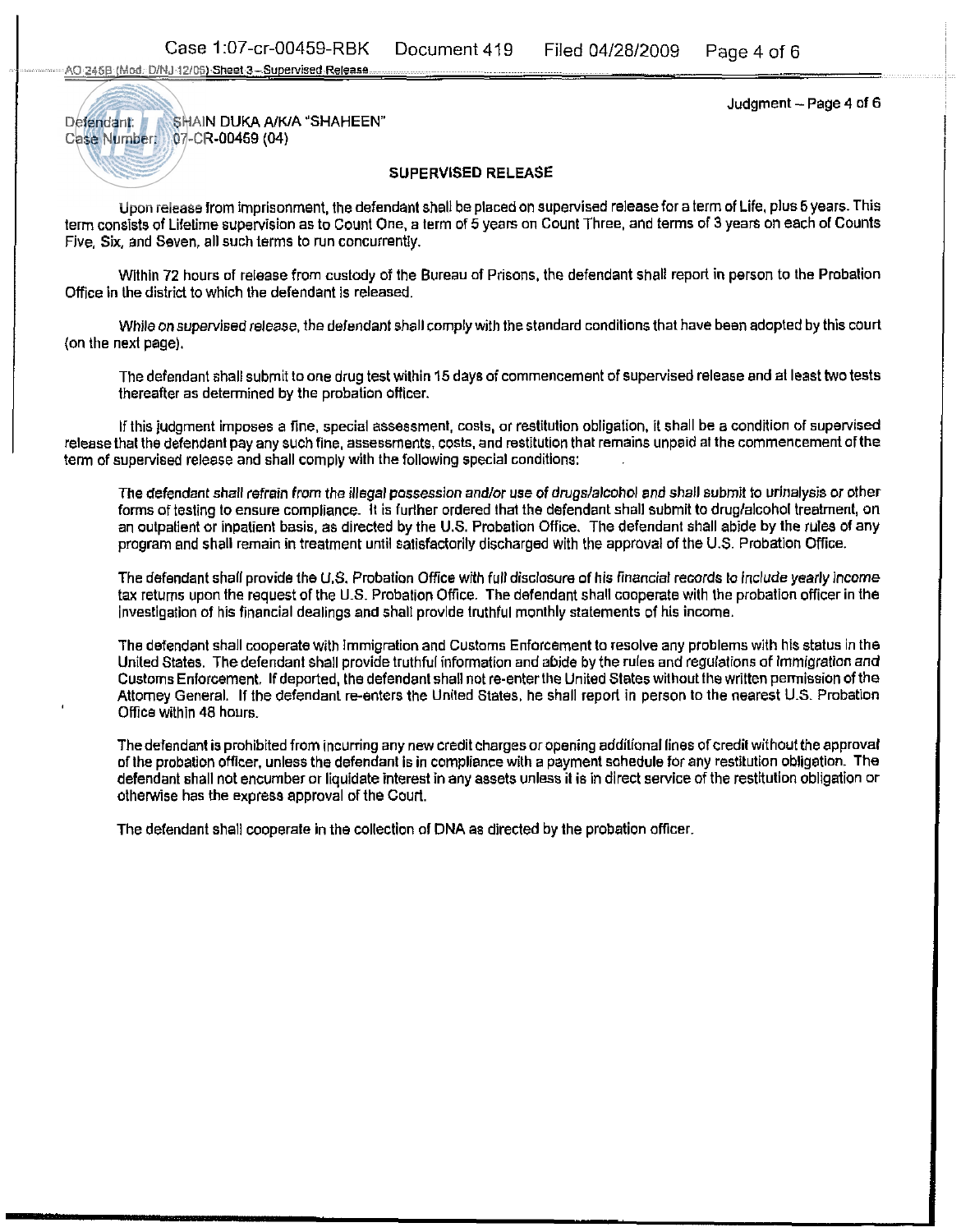Judgment - Page 5 of **<sup>6</sup>**

Defendant: SHAiN DUKA **NWA** "SHAHEEN' Case Number: 07-CR-00459 **(04)** 

## STANDARD CONDITIONS OF SUPERVISED RELEASE

While the defendant is on supervised release pursuant to this Judgment:

- **1)** The defendant shail not commit another federal, state, or local crime during the term of supervision.
- **2)** The defendanl shall not illegally possess a controlled substance.
- 3) If convicted of a felony offense, the defendant shall not possess a firearm or destructive device.
- **4)** The defendant shall not leave the judicial district without the permission of the court or probation officer
- **5)** The defendant shall report to the probation officer as directed by the court or probation ofticer and shall submit a truthful and complete written report within the first five days of each month.
- 6) The defendant shall answer truthfully all inquiries by the probation officer and follow the instructions of the probation officer.
- 7) The defendant shall support his or her dependents and meel other family responsibilities
- **8)** The defendant shall work regulatly at a lawful occupation unless excused by the probation oflicer for schooling, training, or other acceptable reasons.
- **9)** The defendant shall notify the probation officer within seventy-two hours of any change in residence or employment.
- **10)** The defendant shail refrain from excessive use of alcohol and shall not purchase, possess, use, distribute or administer any narcotic or other controlled substance, or any paraphernalia related to such substances. I
- 11) The defendanl shall not frequent places where controlled substances are illegally sold, used, distributed, or administered.
- 12) The defendant shail not associate with any persons engaged in crimlnal aclivity, and shall not associate with any person convicted of a felony unless granted permission to do so by the probation officer.
- 13) The defendant shall permit a probation officer to visit him or her at any timeat home or elsewhere and shall permit confiscation of any contraband observed in plain view by the probation officer.
- **14)** The defendant shail notify the probation officerwithin seventy-two hours of being arrested or questioned by a law enforcement officer.
- **15)** The defendant shall not enter into any agreement to act as an informer or a special agent of a law enforcement agency without the permission of the court.
- **16)** As directed by the probation officer, the defendant shall notify third parties of risks that may beoccasioned by the defendant's criminal record or personal history orcharacteristics, and shall permit the probation officer to make such notifications and to confirm the defendant's compliance with such nolification requirement.

| (2) extend the term of supervision and/or modify the conditions of supervision. | For Official Use Only - -- U.S. Probation Office<br>Upon a finding of a violation of probation or supervised release, I understand that the Court may (1) revoke supervision or                                                               |      |
|---------------------------------------------------------------------------------|-----------------------------------------------------------------------------------------------------------------------------------------------------------------------------------------------------------------------------------------------|------|
|                                                                                 | These conditions have been read to me. I fully understand the conditions, and have been provided a copy of them.<br>You shall carry out all rules, in addition to the above, as prescribed by the Chief U.S. Probation Officer, or any of his |      |
| associate Probation Officers.                                                   | (Signed)                                                                                                                                                                                                                                      |      |
|                                                                                 | Defendant                                                                                                                                                                                                                                     | Date |
|                                                                                 |                                                                                                                                                                                                                                               |      |
|                                                                                 | U.S. Probation Officer/Designated Witness                                                                                                                                                                                                     | Onte |